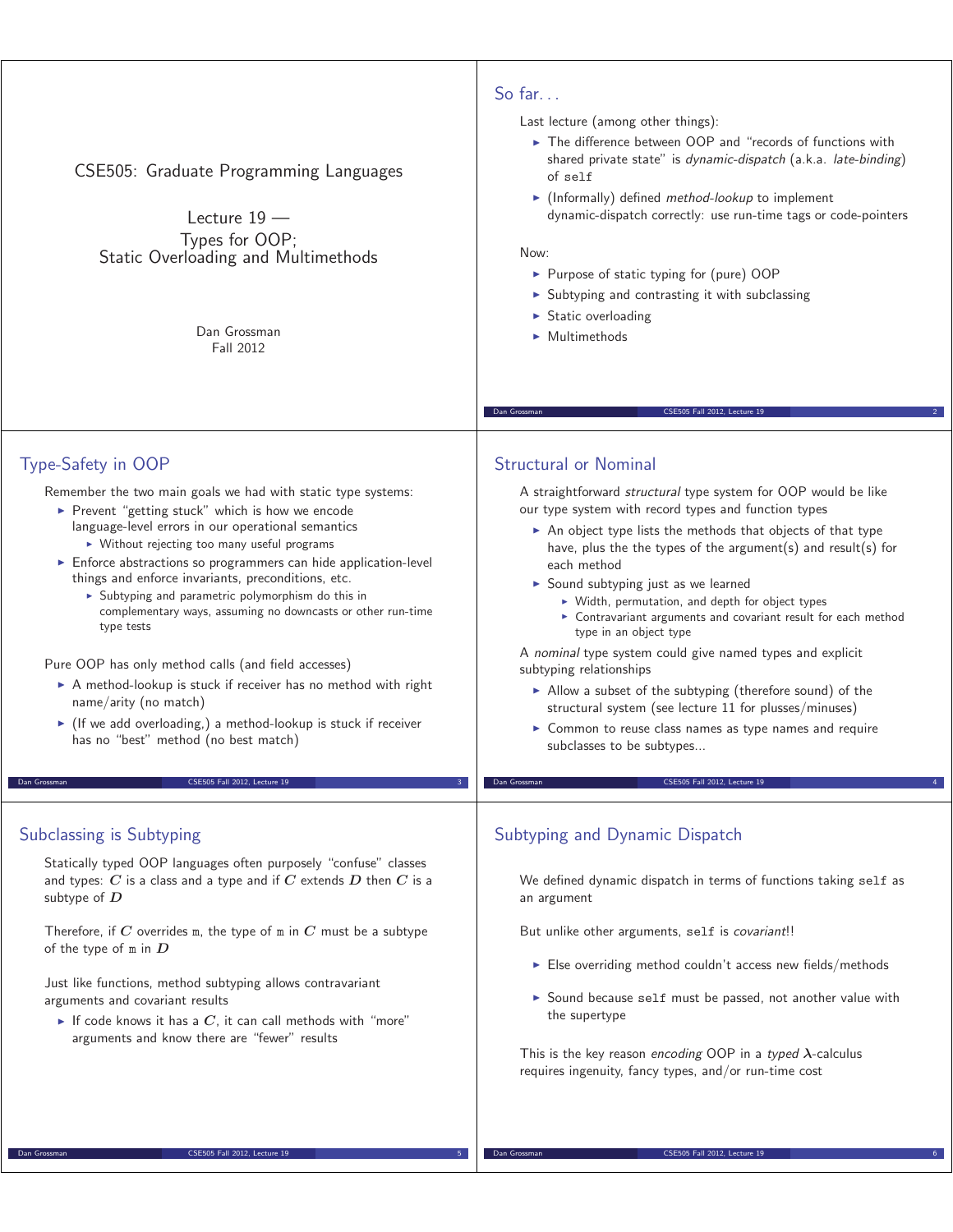| More subtyping<br>With single-inheritance and the class/type confusion, we don't get<br>all the subtyping we want<br>Example: Taking any object that has an m method from int<br>to int<br>Interfaces help somewhat, but class declarations must still say they<br>implement an interface<br>An interface is just a named type independent of the class<br>hierarchy                                                                                                                                                              | Why subsume?<br>Subsuming to a supertype allows reusing code expecting the<br>supertype<br>It also allows hiding if you don't have downcasts, etc. Example:<br>interface I { int distance(Point1 p); }<br>class Point1 implements I {  I f() { self }  }<br>But again objects are awkward for many binary methods<br>$\triangleright$ distance takes a Point1, not an I                                                                                                                                                                                      |
|-----------------------------------------------------------------------------------------------------------------------------------------------------------------------------------------------------------------------------------------------------------------------------------------------------------------------------------------------------------------------------------------------------------------------------------------------------------------------------------------------------------------------------------|--------------------------------------------------------------------------------------------------------------------------------------------------------------------------------------------------------------------------------------------------------------------------------------------------------------------------------------------------------------------------------------------------------------------------------------------------------------------------------------------------------------------------------------------------------------|
| CSE505 Fall 2012, Lecture 19<br>Dan Grossman                                                                                                                                                                                                                                                                                                                                                                                                                                                                                      | CSE505 Fall 2012, Lecture 19<br>Dan Grossman                                                                                                                                                                                                                                                                                                                                                                                                                                                                                                                 |
| More subclassing                                                                                                                                                                                                                                                                                                                                                                                                                                                                                                                  | Subclass not a subtype                                                                                                                                                                                                                                                                                                                                                                                                                                                                                                                                       |
| Breaking one direction of "subclassing $=$ subtyping" allowed more<br>subtyping (so more code reuse and/or information hiding)<br>Breaking the other direction ("subclassing does not imply<br>subtyping") allows more inheritance (so more code reuse)<br>Simple idea: If $C$ extends $D$ and overrides a method in a way that<br>makes $C \leq D$ unsound, then $C \nleq D$ . This is useful:<br>class P1 {  Int get_x(); Bool compare(P1);  }<br>class P2 extends P1 {  Bool compare(P2);  }<br>But this is not always correct | class P1 f<br>Int x;<br>Int $get_x() \{ x \}$<br>Bool compare(P1 p) { $self.get_x() == p.get_x()$ }<br>$\mathcal{F}$<br>class P2 extends P1 {<br>Int y;<br>Int $get_y() \{ y \}$<br>Bool compare(P2 p) { $self.get_x() == p.get_x() &$<br>$self.get_y() == p.get_y()$<br>}<br>As expected, $P2\leq P1$ is unsound (assuming compare in P2 is<br>overriding unlike in Java or $C++$ )                                                                                                                                                                         |
| CSE505 Fall 2012, Lecture 19<br>Dan Grossman                                                                                                                                                                                                                                                                                                                                                                                                                                                                                      | CSE505 Fall 2012, Lecture 19<br>Dan Grossman                                                                                                                                                                                                                                                                                                                                                                                                                                                                                                                 |
| Subclass not a subtype<br>$\triangleright$ Can still inherit implementation (need not reimplement<br>$get_x)$<br>► We cannot always do this: what if get_x called<br>self.compare? Possible solutions:<br>Re-typecheck get_x in subclass<br>• Use a "Really Fancy Type System"<br>There may be little use in allowing subclassing that is not subtyping                                                                                                                                                                           | Summary of subclass vs. subtype<br>Separating types and classes expands the language, but clarifies<br>the concepts:<br>▶ Typing is about interfaces, subtyping about broader interfaces<br>> Subclassing is about inheritance and code-sharing<br>Combining typing and inheritance restricts both<br>• Most OOP languages purposely confuse subtyping (about<br>type-checking) and inheritance (about code-sharing), which is<br>reasonable in practice<br>• But please use subclass to talk about inheritance and subtype<br>to talk about static checking |
| CSE505 Fall 2012, Lecture 19<br>Dan Grossman<br>$11^-$                                                                                                                                                                                                                                                                                                                                                                                                                                                                            | CSE505 Fall 2012, Lecture 19<br>Dan Grossman                                                                                                                                                                                                                                                                                                                                                                                                                                                                                                                 |